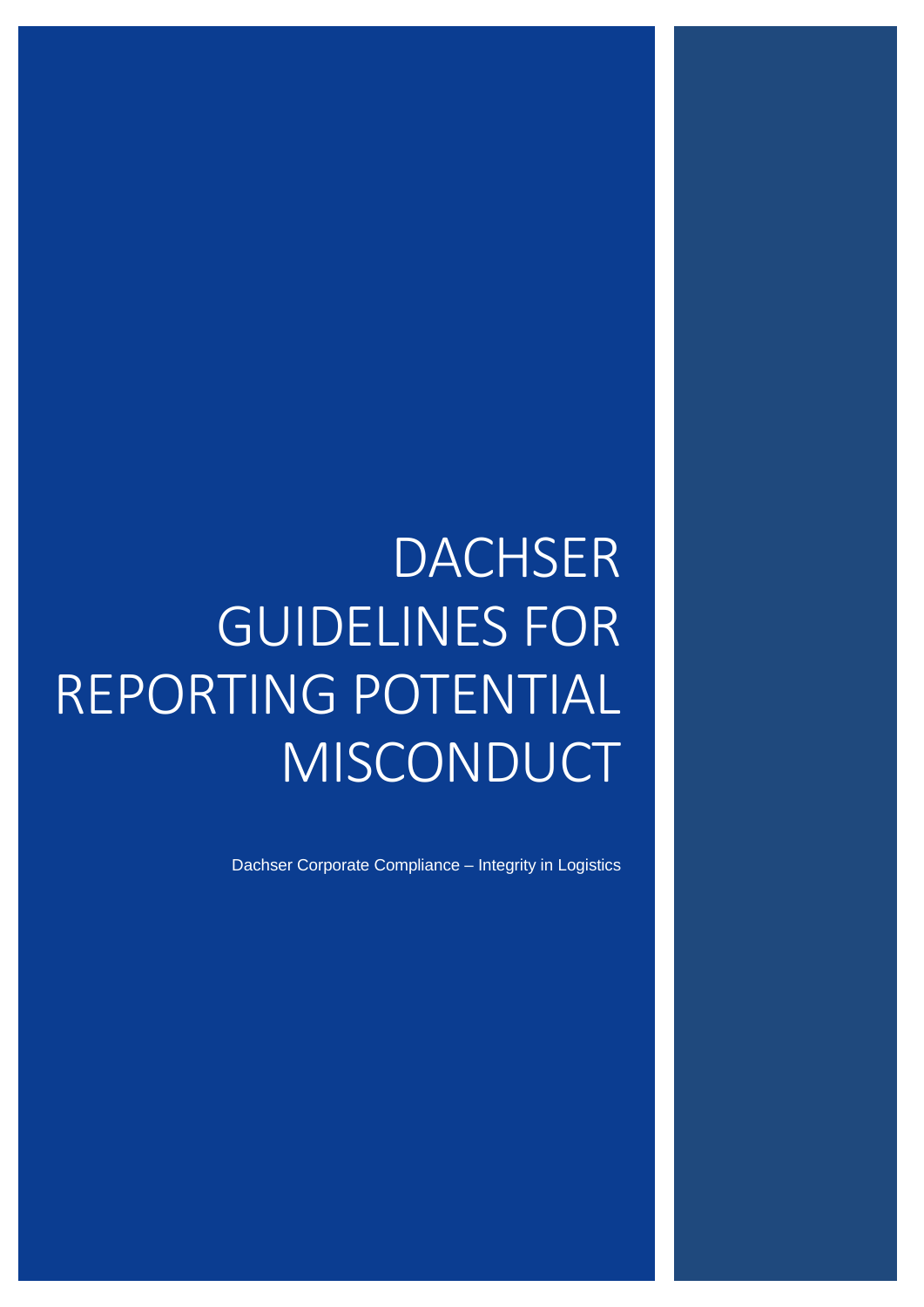## **Your information is important to us!**

### **Why should I report potential misconduct to DACHSER?**

As a company, we always expect all business processes and services to be carried out in full compliance with the law, and we align our business activities with the respective legal requirements. It follows that complying with legal regulations, and in particular also with the DACHSER code of conduct and our value management policies, are among our top priorities. Adherence to these principles is the only way to ensure good corporate governance, by preventing misconduct and in turn avoiding damage to our company, its employees, and its business partners.

As a company, we are called to make every effort to prevent any and all forms of criminal behaviour. Potential offences should be detected early on and investigated with the necessary sensitivity.

We expect our employees, our business partners, and the general public to be candid with us about any misgivings they may have relating to our key activities or any instance of grave misconduct concerning our company.

Information can help us tackle severe violations at an early stage. This serves to protect not only the individuals involved, but also our company and our business partners.

Every DACHSER Group employee and every external third party has the option of submitting information to the DACHSER Compliance Office.

### **What is my point of contact?**

Have you witnessed a potential violation within the company or been affected by one? We would encourage you to report it to us. You can contact us by phone, e-mail, or – anonymously if you wish – by writing to us at the address provided.

#### **DACHSER Group SE & Co. KG**

**Head Office | Corporate Compliance**

**Thomas-Dachser-Str. 2**

**87439 Kempten, Germany**

**Phone: +49 5916 5510**

#### **E-mail: [compliance.office@dachser.com](mailto:compliance.office@dachser.com)**

**No matter whether you are an employee or an outside observer, you thus have the means to report potential compliance violations within the company or indications of same at any time. You are of course welcome to remain anonymous when providing information in writing; however, you should be aware that providing your full contact details generally means that your case will be processed faster and more effectively. Any information you provide will naturally be handled in strict confidence.** 

For your report to be processed with due care and expedience, it is important that the information you provide be as specific and conclusive as possible. Your report should focus on presenting as many of the facts as possible with objectivity and accuracy. It is helpful to have it address the questions "who?", "what?", "when?", "where?", and "how?".

#### **What will happen with my information?**